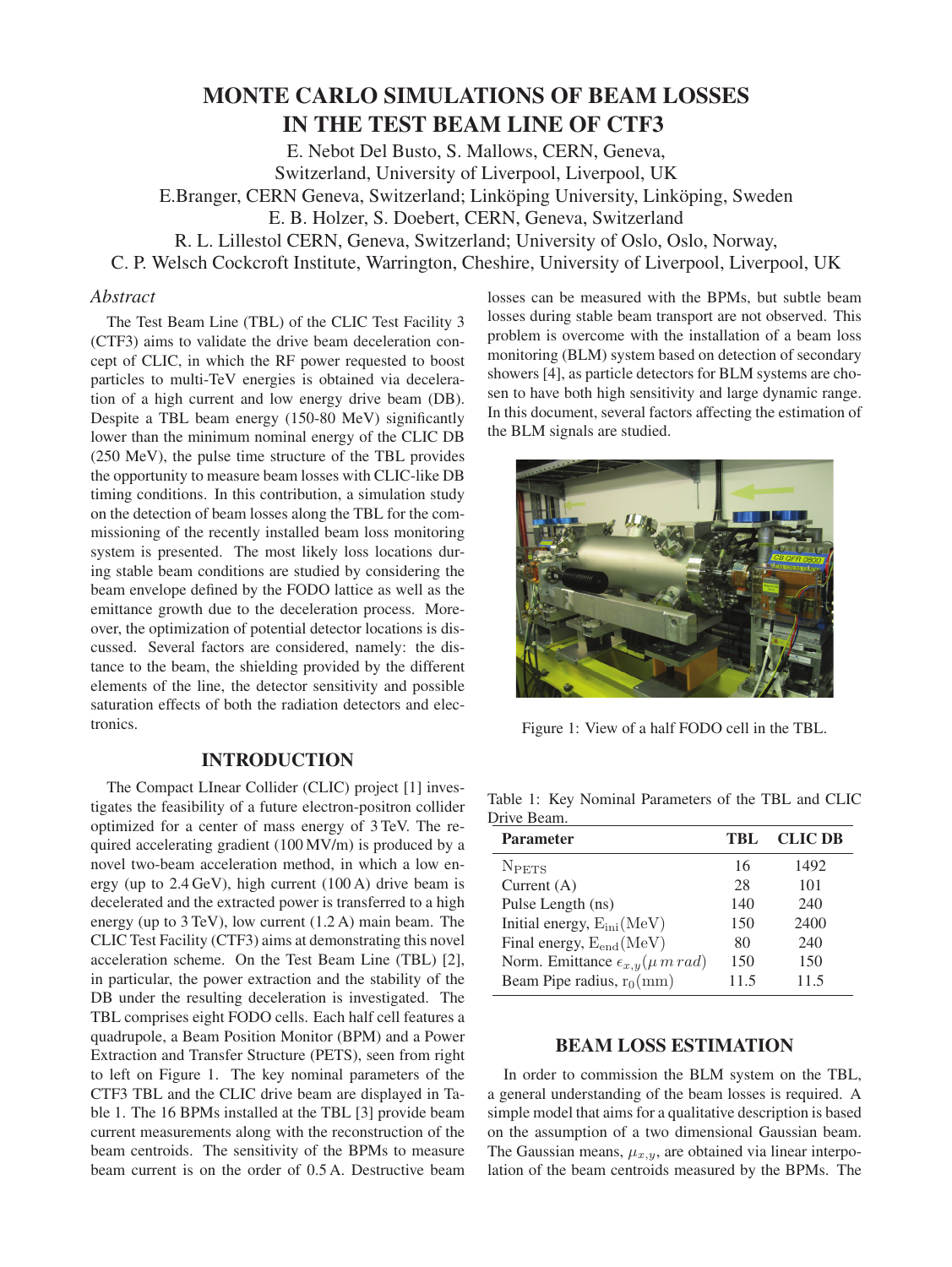estimation of  $\sigma_{x,y}$  is based on a MAD-X simulation [5]. The Twiss parameters measured on the diagnostic section before the TBL are used to calculate a matching of the incoming beam to the FODO lattice [2]. The simulated beta function is an input for the calculation of the beam size as  $\sigma_{x,y} = \sqrt{\beta_{x,y} \epsilon_{x,y}/\gamma \beta}$ . The relativistic factor  $\gamma \beta$  is inferred from the expected initial and final energies. The energy deceleration is assumed equal in each PETS, linear along its lenght and of value  $\Delta = (E_{ini} - E_{end})/N_{PETS}$ . Figure 2 presents the energy, beta function  $(\beta_{x,y})$  and beam envelope  $(3\sigma)$  along the line assuming a round beam with nominal values for  $\epsilon_{x,y}$ ,  $E_{ini}$ ,  $E_{end}$  and  $N_{PETS}$ . Towards the end of the line, more than half of the beam pipe is expected do be filled.



Figure 2: Energy,  $\beta_{x,y}$  and beam envelopes vs s.

The amount of beam loss is calculated as the Gaussian integral outside of the radius defined by the beam pipe:

$$
P_{LOSS}(s) = \int_{\phi=\phi_i}^{\phi=\phi_e} \int_{r=r_0}^{\infty} f(s, r, \phi) \cdot r \cdot dr \cdot d\phi \quad (1)
$$

where  $f(s, r, \phi)$  represents the Gaussian profile and the angular limits provide a way to estimate the direction of the beam losses in the transverse plane. For the subsequent study, four azimuthal regions corresponding to  $(\phi_i, \phi_e)$  pairs of  $(-45^{\circ}, 45^{\circ})$  (right),  $(45^{\circ}, 135^{\circ})$  (top),  $(135^\circ, 225^\circ)$  (left) and  $(225^\circ, 315^\circ)$  (bottom) are defined. Figure 3(a) presents the calculation of beam losses for a centered beam. A periodic structure is observed with the losses peaking at the quadrupole locations, where the beta function is maximum. A minimum is observed equidistantly from the two nearest maxima, corresponding to a longitudinal position 30 cm after the beginning of the next PETS. Losses in the top and bottom regions are identical and they follow the vertical beta function, while the same is true for the left/right regions and the horizontal beta function. For the total beam loss, there is a variation from peak to minimum that ranges from 11 orders of magnitude at the first quadrupole to 5 at the last one. Figure 3(b) presents the same estimation for a beam heavily misaligned. The periodic structure is still visible but strongly distorted by the beam positions, which are presented in figure 3(c). The peak to minimum variation ranges from 1 to 10 orders of magnitude. Finally, Figure 3(d) compares the total fraction of beam losses for a centered and misaligned beam. The

two largest peaks are observed at those positions where the measured centroids are closer to the beam pipe, in the direction of maximum beta function. Note that the fraction of beam lost is calculated with respect to a normalized Gaussian at each position s, i.e, beam losses happening upstream of the considered point are not taken into account. This is a good aproximation as measurements of beam current in the TBL indicate that the total beam losses along the full line are below the 1% level.

A Monte Carlo model for beam losses in the TBL is discussed here, with a description of the geometry, a systematic analysis of particle shower composition and an estimation of BLM signals.

### *Geometry, Magnetic Field and Physics Settings*

A geometric model of the TBL was implemented in FLUKA [6]. The main part features sixteen 1.4 m long modules composed of a quadrupole, a BPM and a PETS. The metallic support of the line is also implemented. The recreations of the quadrupoles are built of an iron yoke and pole and copper coils. The beam pipe is modelled as a cylindrical tube of stainless steel, with an inner and outer radius of 1.2 and 1.35 cm respectively. In the magnet areas, where the field has an influence on the propagation of the shower, a Poisson simulation field map is provided. The BPMs are 7 cm long cylinders with the inner radius defined by the beam pipe and an outer radius of 2.5 cm. The material composition is 50% copper and 50% iron. The PETS were constructed as copper hollow cylindrical tubes with inner and outer radii 13.5 and 48 mm respectively. The PETS tank is defined as a 3 mm thick iron cylindrical tube with inner radius 12.5 cm. Note that no electromagnetic fields are present at the PETS in the simulation. The production and transport thresholds for electrons, positrons and gammas was set to 100 keV. Photo-nuclear and muonphoton interactions were also simulated.

### *Dedicated Simulations*

A systematic analysis [7] was carried out to estimate the energy deposition in the surroundings of the line and particle fluences at four potential detector locations. To make this study irrespective of the detector technology choice, virtual detectors are defined in the simulation as air filled 1 cm long cylinders with radius 2.5 cm and their axis parallel to the beam direction. Longitudinally, the detectors are placed 1.3 cm downstream of each quadrupole. Horizontally they are situated at 10 cm from the beam pipe center and vertically at 0, - 10, - 20 and - 30 cm. These detector locations (referred in the text as locations A, B, C and D) were choosen where the TBL still has room available for the installation of instrumentation. Various simulations were analyzed in order to study the effect of the energy of the primary particle, its incident angle on the beam pipe and the location of the loss. For beam losses originating at quadrupoles, roughly 80% of the energy was absorbed in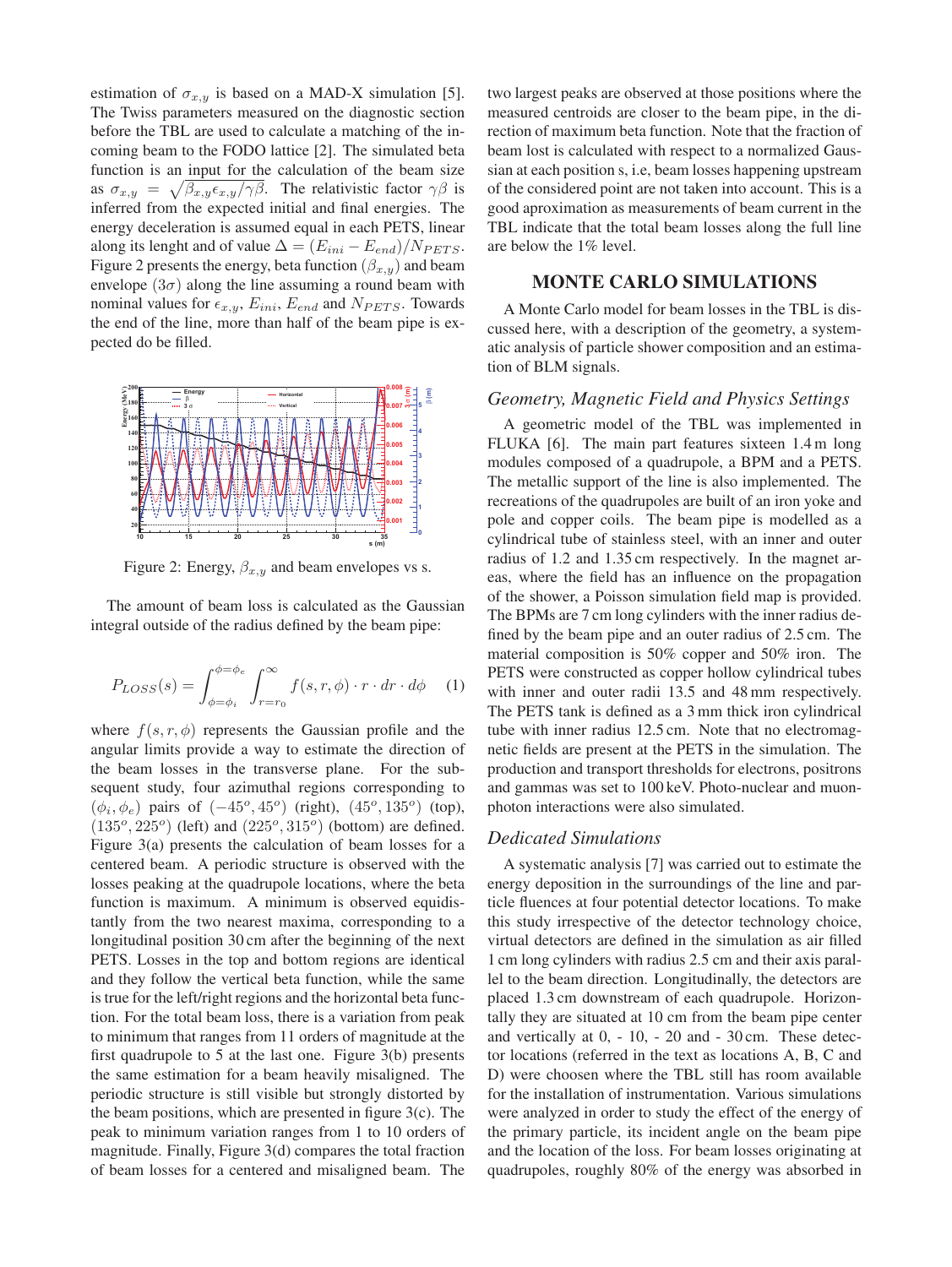

Figure 3: Beam loss fraction and beam position vs longitudinal coordinate.

the beam pipe, magnetic coils and yoke. The propagating fraction of the shower outside of the quadrupole was composed of electrons (64%), photons (28%), positrons (3.1%) and neutrons (4.9%). No significant differences were found for primary particles with energies ranging from 85 to 150 MeV. The incident angle of the particles on the beam pipe was found to have a much stronger effect on the particle fluences at potential detector locations. In the following, only electron fluences are considered for two main reasons, namely: electrons account for the largest fraction of the shower and the detectors installed on the TBL [4] are mostly sensitive to electrons. Impact angles of 0, 1, 5 and 10 degrees were simulated to find that the electron fluences, at location A, increase by up to a factor 2 from 0 to 10 degrees. This is due to the fact that the maximum energy density is more directed towards the detector location for the case of a 10 degree angle. For horizontal losses generated at the longitudinal center of the quadrupoles and pointing towards the detector locations, the electron fluences were observed to decrease by up to a factor 20-30 when moving vertically from location A to location D. This indicates that detectors located near the beam line may be suitable for the detection of very subtle beam losses but saturation effect will likely be observed for stronger losses. Moreover, four different loss scenarios were simulated to investigate their effect on the expected signals at detector locations, namely: point-like loss, distributed loss over the focusing/defocussing plane and homogeneously distributed losses around the circle of the beam pipe. Taking the pointlike loss as a reference, the electron fluences at detector locations vary by 30-70% depending on the loss scenario. Finally, several other loss locations were investigated (losses at BPMs and PETS) to find that the expected detector signals are at least one order of magnitude lower than those observed for losses generated at quadrupoles. For losses at PETS, only when the loss location is towards the end of the structure, immediately upstream of a quadrupole, do the observed signals in downstream detector reach values on the same order of magnitude. Considering also the drop on beam losses when moving away from the local maxima, as shown in figure 3(d), it is a good approximation to assume that all the losses will be generated at the quadrupoles.

### *BLM Signal Estimation*

The signal observed in a BLM depends on many factors: detector type, detector location and loss scenario among others. In this model, we simplified the BLM signal as:

$$
S_{BLM} = \sum_{i=1}^{4} a_i \times s_i
$$
 (2)

where  $a_i$  represents the number of lost electrons and is estimated via equation (1) for s values corresponding to the center of the quadrupoles. The sum runs over the four azimuthal regions defined in the previous section. The value of  $s_i$  is estimated via FLUKA as the electron fluence ob-